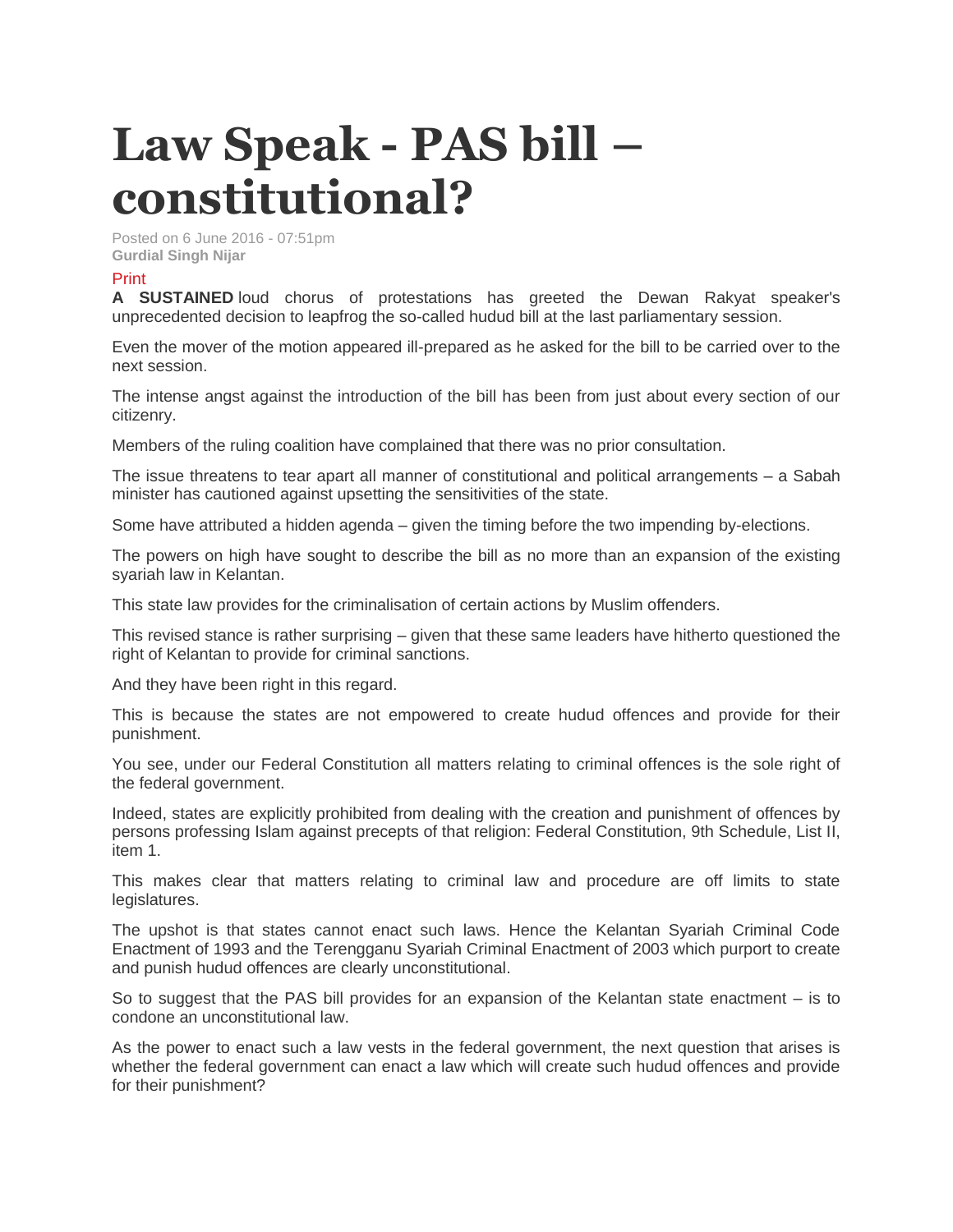Now the validity of any such law will be determined by reference to the provisions of the constitution.

The Federal Constitution makes clear that it is the supreme law of the land.

Any law enacted after Merdeka Day that runs counter to the provisions of the constitution will have no effect. It will be declared as "unconstitutional": Article 4.

Our constitution is founded on the Westminster model. Its fundamental construct provides for a democratic make-up and the enjoyment of fundamental liberties or rights.

So whenever it refers to "law'' – and it does so in many articles – it refers to a system of law which incorporates the fundamental notions of a democracy and the values it enshrines as obtained in England on Merdeka Day.

It also includes the common law of England that existed in Malaysia at the time when the constitution came into force: Article 162.

The rationale for this was provided by the 1988 Privy Council case – Ong Ah Chuan v PP [1981] which dealt with almost identical provisions of the Singapore Constitution:

*"It would have been taken for granted by the makers of the Constitution that the 'law' to which citizens could have recourse for the protection of fundamental liberties assured to them by the Constitution would be a system of law that did not flout those fundamental rules.*

*"If it were otherwise it would be misuse of language to speak of law as something which affords 'protection' for the individual in the enjoyment of his fundamental liberties, and the purported entrenchment (by Article 5) of Articles 9(1) and 12(1) would be little better than a mockery".*

This implies that you cannot violate the fundamental basis and values upon which the constitution was constructed.

Parliament, for example, cannot exercise its law-making powers to put a permanent end to Parliament; nor can it abolish the rule of law; nor can it disenfranchise its citizenry from voting.

This would fly in the face of the values that have been enshrined in the constitution on Merdeka Day. Our 1970 national ideology (the Rukunegara) further entrenched the cardinal twin principles of the rule of law within a democratic constitution.

Now on Merdeka Day, there was in existence a complete criminal justice system reflected in our laws.

This has been developed and enriched over the years by amendments and court decisions. This is perfectly consonant with the development of the system of laws that existed as at Merdeka Day.

It is within the power of Parliament or the courts to traverse new areas which were not thought about at the time the constitution was enacted. And get rid of archaic rules relating to the administration of justice.

So technical rules of evidence and procedure have been re-shaped by Parliament or clarified by the courts; and new areas introduced, such as Islamic banking.

So too personal laws – with regard to marriage and divorce and such like - have always been recognised in the jurisprudence of functioning democracies.

Critically, whether hudud involves precepts that would overhaul the criminal justice system of laws as at Merdeka Day?

If it is indeed antithetical to this established system,  $-$  as is contended  $-$  then Article 4 of the constitution renders it unconstitutional.